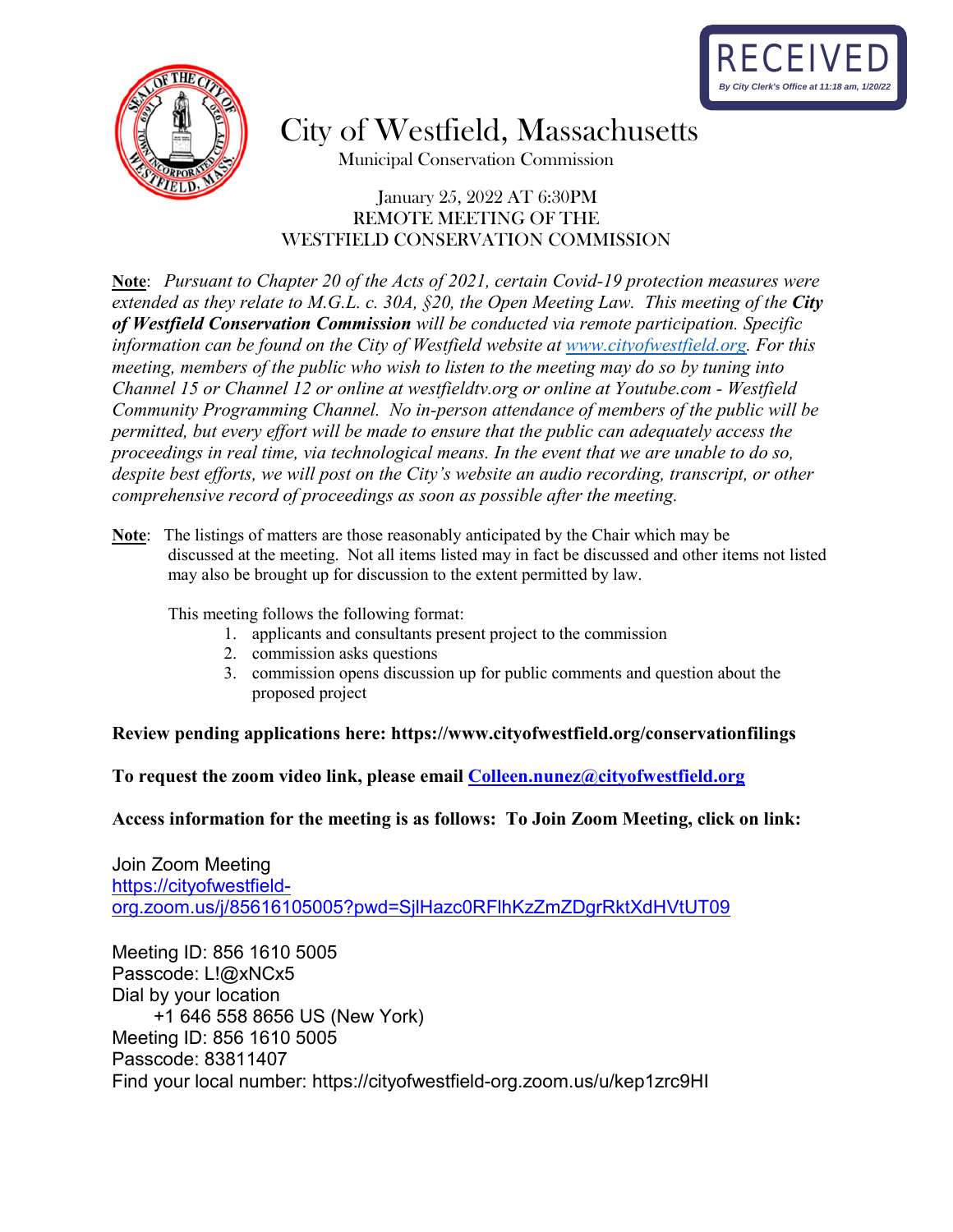1. CALL TO ORDER/ROLE CALL

# 2. OPEN PARTICIPATION

A. Any members of the public who would like to address the Commission.

# 3. PUBLIC HEARINGS (NOI's)

- A. 45 Stewart Place (147-38)-DEP File # 333-812-City of Westfield DPW-Replacement of the existing Pump Station infrastructure and milling and overlay of existing paved driveway.
- 4. PUBLIC MEETINGS (RDA's)-None at this time.

## 5. ENFORCEMENT

- A. 224-226 Russellville Road (62R-27-1)-William and Kristine Sheldon/Done Right Homes, LLC-Potential Violation
- B. 300 Union Street Custom Railing Metal Fabricators (35R-22) Violation
- C. 277 Russellville Road (62R-12)-Justin and Candice Curran-Potential Violation

## 6. DISCUSSION

- A. 224-226 Russellville Road (62R-27-1)-William and Kristine Sheldon/Done Right Homes, LLC -DEP File #333-769-Request for Certificate of Compliance
- B. Russell Road (33R-3)-Donald LaFogg-Dep File #333-158 and Dep File #333- 181-Request for Certificate of Compliance
- C. Russell Road (33R-25)-Jean Doiron-Dep File #333-557-Request for Certificate of Compliance.

## 7. OTHER ITEMS

A. Minutes from January 11, 2022

## 8. COMMISSION DISCUSSION

- A. Regulations & Procedures Q & A
- B. Wetland Ordinance Update
- C. Coordinator Position
- D. Screening Committee